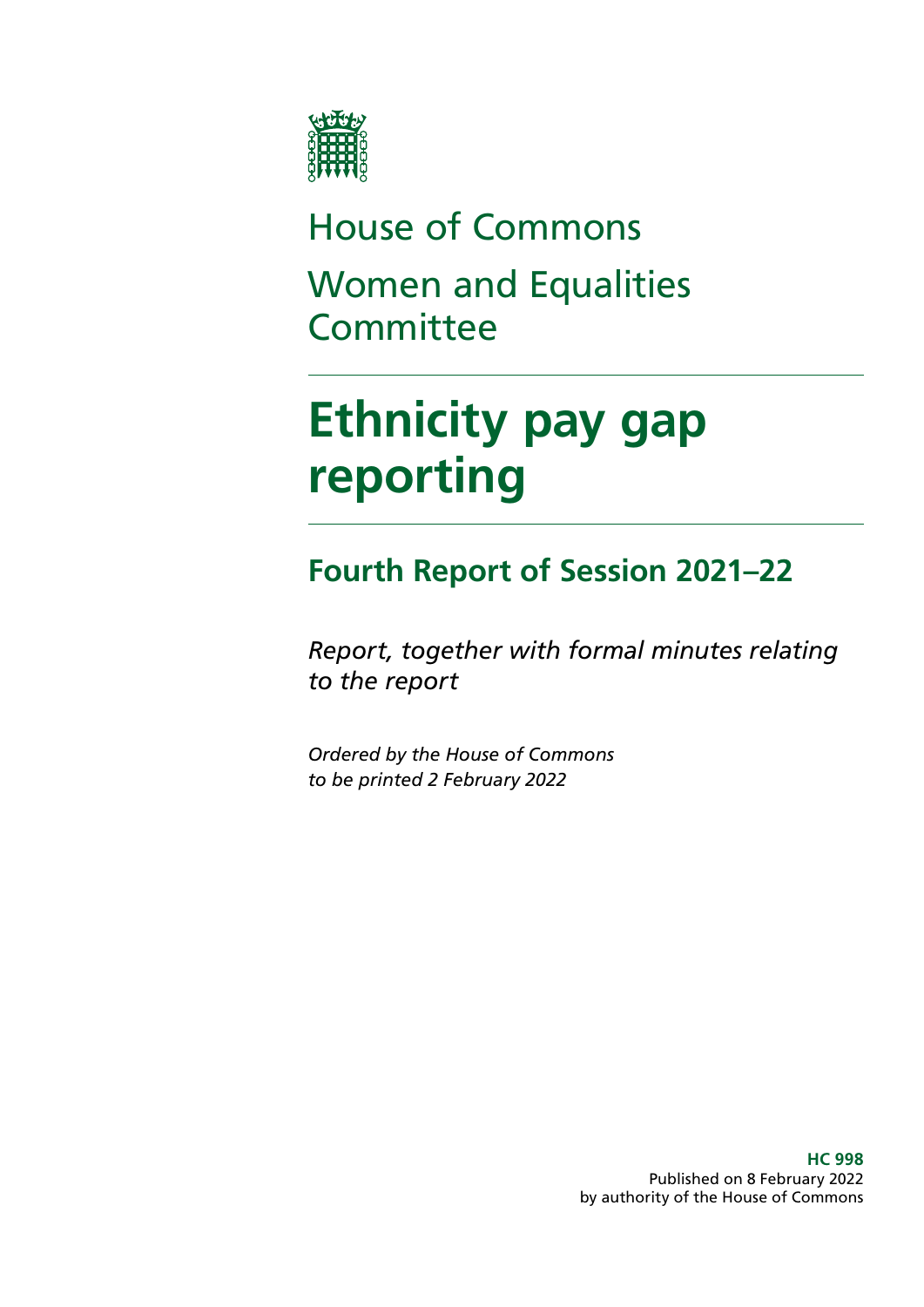#### **Women and Equalities Committee**

The Women and Equalities Committee is appointed by the House of Commons to examine the expenditure, administration and policy of the Government Equalities Office (GEO).

#### **Current membership**

[Caroline Nokes MP](https://members.parliament.uk/member/4048/contact) (*Conservative, Romsey and Southampton North*) (Chair) [Theo Clarke MP](https://members.parliament.uk/member/4819/contact) (*Conservative, Stafford*) [Elliot Colburn MP](https://members.parliament.uk/member/4775/contact) (*Conservative, Carshalton and Wallington*) [Philip Davies MP](https://members.parliament.uk/member/1565/contact) (*Conservative, Shipley*) [Alex Davies-Jones MP](https://members.parliament.uk/member/4849/contact) (*Labour, Pontypridd*) Dame Caroline Dinenage MP (*Conservative, Gosport, Stubbington, Lee on the Solent and Hill Head*) Jackie Doyle-Price MP (*Conservative, Thurrock*) [Kim Johnson MP](https://members.parliament.uk/member/4824/contact) (*Labour, Liverpool, Riverside*) [Kate Osborne MP](https://members.parliament.uk/member/4783/contact) (*Labour, Jarrow*) [Bell Ribeiro-Addy MP](https://members.parliament.uk/member/4764/contact) (*Labour, Streatham*) [Ms Anum Quaisar MP](https://members.parliament.uk/member/4917/contact) (*Scottish National Party, Airdrie and Shotts*)

#### **Powers**

The Committee is one of the departmental select committees, the powers of which are set out in House of Commons Standing Orders, principally in SO No. 152. These are available on the internet via [www.parliament.uk.](http://www.parliament.uk/)

#### **Publication**

© Parliamentary Copyright House of Commons 2021. This publication may be reproduced under the terms of the Open Parliament Licence, which is published at [www.parliament.uk/site-information/copyright-parliament.](https://www.parliament.uk/site-information/copyright-parliament/)

Committee reports are published on the Committee's website at [www.parliament.uk/womenandequalities](http://www.parliament.uk/womenandequalities) and in print by Order of the House.

#### **Committee staff**

The current staff of the Committee are Hannah Barlow (Committee Operations Manager), James Clarke (Committee Specialist), Chloë Cockett (Senior Committee Specialist), Mark Earl (Safeguarding and Witness Support Officer), Matthew Eaton (Committee Specialist), Radhika Handa (Second Clerk), Michelle Garratty (Committee Operations Officer), Mariam Keating (Committee Specialist), and Margaret McKinnon (Clerk).

#### **Contacts**

All correspondence should be addressed to the Clerk of the Women and Equalities Committee, House of Commons, London SW1A 0AA. The telephone number for general enquiries is 020 7219 5513; the Committee's email address is [womeqcom@parliament.uk.](mailto:womeqcom%40parliament.uk?subject=)

You can follow the Committee on Twitter using [@Commonswomequ.](https://twitter.com/Commonswomequ)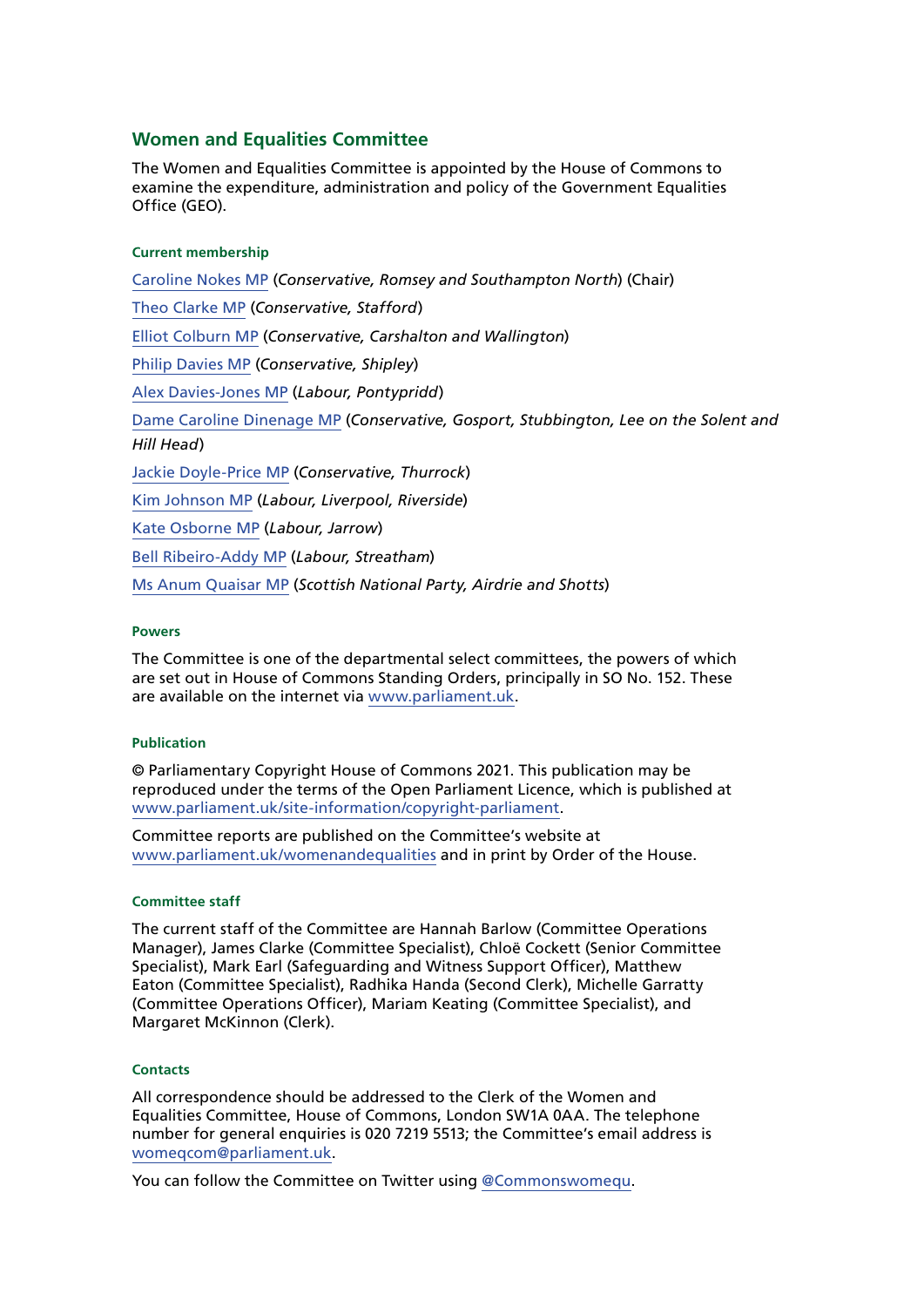### **Contents**

| $\mathbf{1}$                                                     | <b>Ethnicity pay gap reporting</b>    | 3              |
|------------------------------------------------------------------|---------------------------------------|----------------|
|                                                                  | Mandatory ethnicity pay gap reporting | 3              |
|                                                                  | Data capture and reporting            | 4              |
|                                                                  | Disclosing ethnicity                  | 5              |
|                                                                  | Data protection                       | 6              |
|                                                                  | Sample sizes                          | 6              |
|                                                                  | Enforcement                           | $\overline{7}$ |
| <b>Conclusions and recommendations</b>                           |                                       | 8              |
| <b>Formal minutes</b>                                            |                                       | 9              |
| <b>Witnesses</b>                                                 |                                       | 10             |
| List of Reports from the Committee during the current Parliament |                                       |                |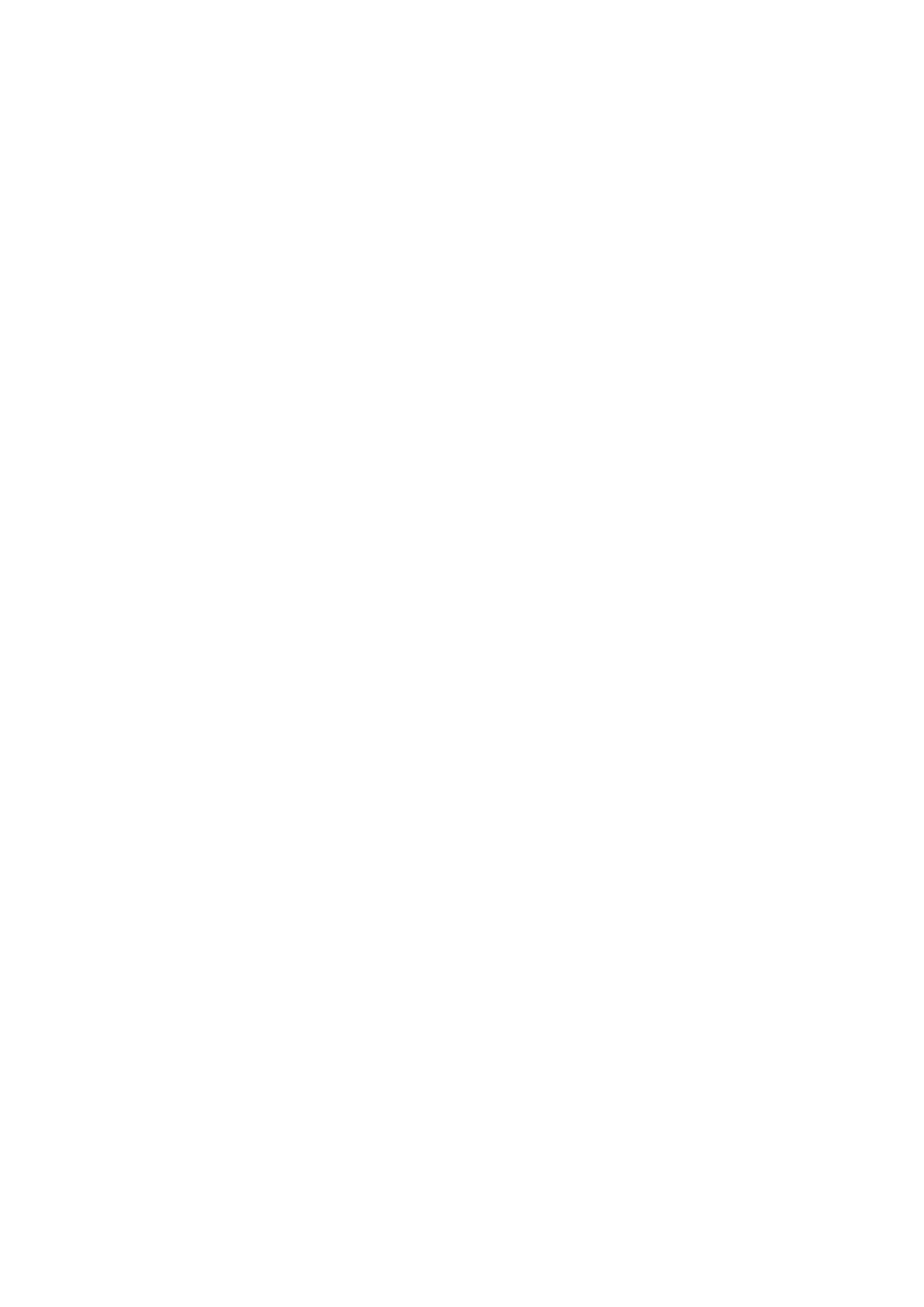# <span id="page-4-0"></span>**1** Ethnicity pay gap reporting

1. Pay gaps measure the difference in average hourly pay between different groups. Unlike equal pay audits, which look at the difference in pay between people with different characteristics doing the same job, pay gap reporting looks at the wider picture across the workforce. The Equality and Human Rights Commission (EHRC) has conducted research that shows women, people from ethnic minorities, and disabled people experience pay gaps because of barriers to accessing work and career progression.<sup>1</sup> In 2017, the Government introduced mandatory gender pay gap reporting for all employers with 250 employees or more. Experts told us that pay gap reporting is "not a silver bullet" but a "fairly basic indicator" of inequalities in the workplace at all stages of employment, including recruitment, promotion, training and reward.<sup>2</sup> We heard that pay gap reporting has facilitated conversations at senior levels where leaders can ask tough questions about what their business is doing to address disparities.<sup>3</sup>

2. We held a one-off evidence session on Wednesday 12 January 2022 examining the case for mandatory ethnicity pay gap reporting. We spoke with expert witnesses representing business, industry, HR personnel and trade unions. We would like to thank all of our witnesses for their evidence.

#### **Mandatory ethnicity pay gap reporting**

3. Unlike gender pay gaps there is currently no legal requirement for UK businesses to disclose their ethnicity pay data. In 2017, Baroness Ruby McGregor-Smith, a Conservative Peer and former Chief Executive of Mitie Group, published a government-commissioned review into the progression of ethnic minority groups in the UK labour market. One of the key recommendations was for the Government to introduce mandatory ethnicity pay gap reporting for organisations with 50 employees or more.<sup>4</sup> The Government originally rejected the recommendation stating that it preferred a voluntary, non-legislative approach.<sup>5</sup>

4. In 2018, the Department for Business, Energy and Industrial Strategy (BEIS) launched a consultation in which it recognised that "it is time to move to mandatory ethnicity pay reporting."6 The consultation closed in January 2019 and the Government is yet to publish a response. We wrote to Paul Scully MP, Minister for Small Business, Consumers and Labour Markets on 25 November 2021 asking for an update on the Government's proposals for ethnicity pay gap reporting.7 Mr Scully replied on 10 January stating that the Government is continuing to assess the next steps and will respond "in due course."8

<sup>1</sup> Equality and Human Rights Commission, [Fair opportunities for all: A strategy to reduce pay gaps in Britain](https://www.equalityhumanrights.com/sites/default/files/pay-gaps-strategy-fair-opportunities-for-all.pdf), 15 August 2017, p4

<sup>2</sup> Q6 [Sandra Kerr, Wilf Sullivan and Charles Cotton]

<sup>3</sup> Q22 [Sandra Kerr]

<sup>4</sup> BEIS, [Race in the Workplace: The McGregor-Smith Review](https://assets.publishing.service.gov.uk/government/uploads/system/uploads/attachment_data/file/594336/race-in-workplace-mcgregor-smith-review.pdf), 28 February 2017, p32

<sup>5</sup> BEIS, [Government response to Baroness McGregor-Smith](https://assets.publishing.service.gov.uk/government/uploads/system/uploads/attachment_data/file/594365/race-in-workplace-mcgregor-smith-review-response.pdf), 28 February 2017, p3

<sup>6</sup> BEIS, [Ethnicity Pay Reporting: Government Consultation,](https://assets.publishing.service.gov.uk/government/uploads/system/uploads/attachment_data/file/747546/ethnicity-pay-reporting-consultation.pdf) 11 October 2018, p24

<sup>7</sup> [Letter dated 25 November 2021 from the Chair of the Committee to Paul Scully MP, Minister for Small Business,](https://committees.parliament.uk/publications/8061/documents/82916/default/)  [Consumers and Labour Markets](https://committees.parliament.uk/publications/8061/documents/82916/default/)

<sup>8</sup> [Letter dated 10 January 2022 from Paul Scully MP, Minister for Small Business, Consumers and Labour Markets to](https://committees.parliament.uk/publications/8567/documents/86522/default/)  [the Chair of the Committee](https://committees.parliament.uk/publications/8567/documents/86522/default/)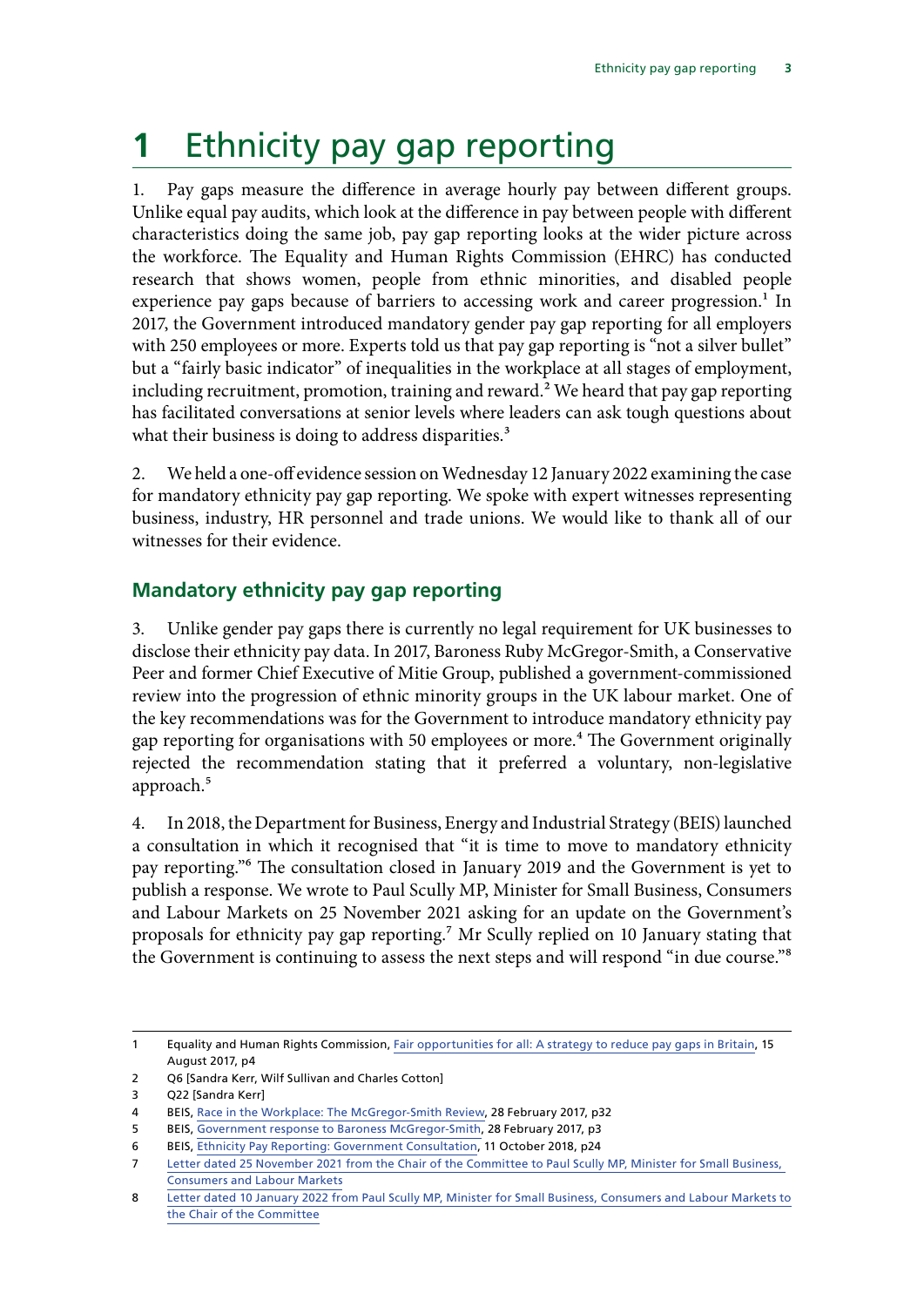<span id="page-5-0"></span>When we asked Sandra Kerr, Race Director at Business in the Community (BITC), who had worked closely with the Government following the McGregor-Smith review, about the delay she informed us that she had "struggled to engage with the current BEIS Minister."<sup>9</sup>

5. In the absence of legislation, some organisations have taken the lead to report their ethnicity pay data voluntarily. The number of employers publishing their ethnicity pay gaps has increased from 11% in 2018 to 19% in 2021.10 Whilst all witnesses felt this was encouraging, they also took the view that this is something businesses should be doing on a mandatory basis.<sup>11</sup> Wilf Sullivan, Race Equality Officer at Trades Union Congress (TUC) argued that not only has progress in voluntary reporting been slow, but the approach was unfair to business. He told us that "it just undercuts the good employers who want to do this stuff, especially if there are costs to it, in our highly competitive market."12 The Commission on Race and Ethnic Disparities published a report in March 2021 which called for ethnicity pay gap reporting to continue on a voluntary basis.<sup>13</sup> However, many businesses, trade unions and other stakeholders agree that mandatory reporting is the best way forward.14

6. Career progression is important to many people. However, Sandra Kerr told us that employees from ethnic minority groups are often "at the bottom of organisations."15 Charles Cotton, Senior Performance and Reward Adviser at the Chartered Institute of Personnel and Development (CIPD) suggested that reporting ethnicity pay data, along with a narrative and action plan, will demonstrate to employees, customers, and investors that a company is serious about tackling inequality.16 Research shows that closing the ethnicity pay gap makes business and economic sense. Ethnically and culturally diverse businesses can see up to 36% more profitability, while addressing race inequalities in the labour market could boost the UK economy by  $\text{\pounds}24$  billion a year.<sup>17</sup>

#### **Data capture and reporting**

7. We asked witnesses to explain some of the challenges associated with ethnicity pay gap reporting, concerning the gathering and reporting of relevant data, and enforcement.

8. Since its consultation, the Government has conducted a methodology testing exercise with stakeholders and has said there are "genuine difficulties in designing a methodology that provides accurate figures and one that allows for interpretation and meaningful action from employers, employees and the wider public."<sup>18</sup> Paul Scully MP, Minister for Small Business, Consumers and Labour Markets has cited a "wide range of technical and data challenges that ethnicity pay reporting brings."<sup>19</sup> He has focused on problems with statistical robustness, preserving anonymity, data protection and business burdens, and

<sup>9</sup> Q2

<sup>10</sup> Q2 [Sandra Kerr]

<sup>11</sup> Q2 [Sandra Kerr], Q3 [Wilf Sullivan], Q4 [Matthew Percival]

 $12 \quad 03$ 

<sup>13</sup> The Commission on Race and Ethnic Disparities, [The Report,](https://assets.publishing.service.gov.uk/government/uploads/system/uploads/attachment_data/file/974507/20210331_-_CRED_Report_-_FINAL_-_Web_Accessible.pdf) March 2021, p116

<sup>14</sup> Q3 [Wilf Sullivan], Q4 [Matthew Percival], also see [e-petition 300105](https://petition.parliament.uk/petitions/300105), "[The TUC, CBI and EHRC issue joint call for](https://www.tuc.org.uk/news/tuc-cbi-and-ehrc-issue-joint-call-mandatory-ethnicity-pay-gap-reporting)  [mandatory ethnicity pay gap reporting](https://www.tuc.org.uk/news/tuc-cbi-and-ehrc-issue-joint-call-mandatory-ethnicity-pay-gap-reporting)", TUC, 25 June 2021 last accessed 17 January 2022

<sup>15</sup> Q6

<sup>16</sup> Q40

<sup>17</sup> McKinsey & Company, [Diversity wins: How inclusion matters](https://www.mckinsey.com/featured-insights/diversity-and-inclusion/diversity-wins-how-inclusion-matters), 19 May 2020, BEIS, [Race in the Workplace: The](https://assets.publishing.service.gov.uk/government/uploads/system/uploads/attachment_data/file/594336/race-in-workplace-mcgregor-smith-review.pdf)  [McGregor-Smith Review,](https://assets.publishing.service.gov.uk/government/uploads/system/uploads/attachment_data/file/594336/race-in-workplace-mcgregor-smith-review.pdf) 28 February 2017

<sup>18</sup> [HoC Deb 20 September 2021 c14WH](https://hansard.parliament.uk/commons/2021-09-20/debates/3A332BAE-A7AE-49BD-95F3-2E7875E04F66/EthnicityPayGap)

<sup>19</sup> [HoC Deb 20 September 2021 c17WH](https://hansard.parliament.uk/commons/2021-09-20/debates/3A332BAE-A7AE-49BD-95F3-2E7875E04F66/EthnicityPayGap)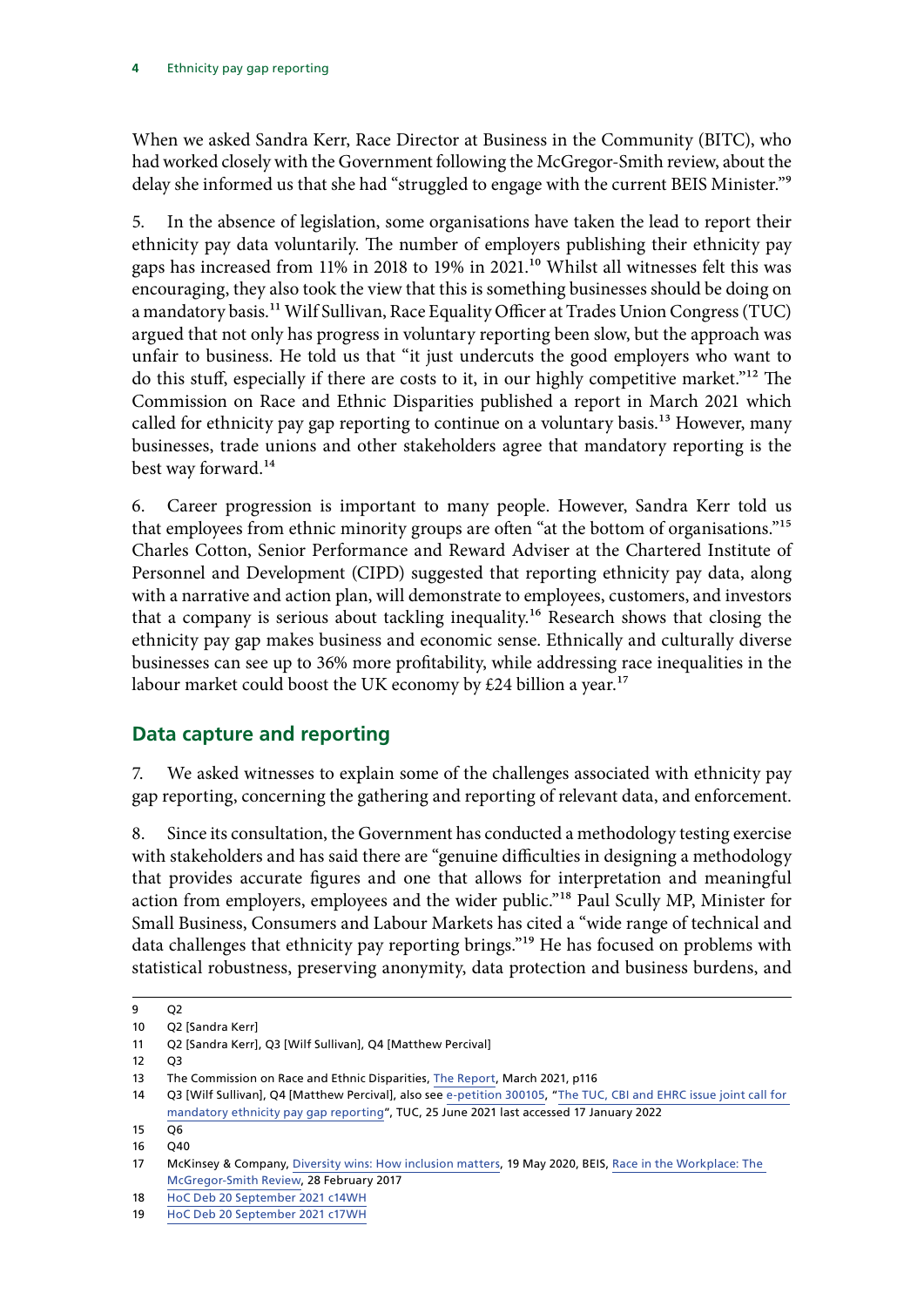<span id="page-6-0"></span>reporting ethnicity gaps using a White/non-White binary figure for a characteristic with multiple categories. The Commission on Race and Ethnic Disparities recommended that employers report their data disaggregated by different ethnicities to provide more accurate information.<sup>20</sup> The Government has not published the results of the methodology testing exercise or shared the information with our Committee.

9. Witnesses were confident that ethnicity pay gap reporting could follow, wherever possible, reporting for the gender pay gap.<sup>21</sup> Charles Cotton recommended that employers should use the same pay statistics and definitions of workers, pay, and reporting dates as currently used for gender.<sup>22</sup> Turning to the size of organisation, Matthew Percival, Programme Director for Skills and Inclusion at the Confederation of British Industry (CBI) suggested that businesses that currently report for gender should also report ethnicity pay gaps.23 Charles Cotton added that companies with over 250 employees are already well resourced to calculate and report ethnicity data, and their number is manageable for policing non-compliance.<sup>24</sup> Matthew Percival recommended that any schedule for implementing legislation must consider time for employers to run disclosure campaigns and a sufficient period between the publication of guidance and the first data capture point.25

10. Capturing data alone is not enough to facilitate change. Wilf Sullivan told us that in the public sector, which is required to report ethnicity pay data, people have not had to be accountable for addressing whatever disparities they may find. He added that organisations are "collecting data for data's sake."<sup>26</sup> Matthew Percival said that for the CBI, the value of ethnicity pay gap reporting lies in the narrative and action plans that accompany the data. He told us that these give the employer the opportunity to explain their pay gaps and what they are doing to maintain employee confidence as part of the organisation's diversity and inclusion commitments.<sup>27</sup> The Commission on Race and Ethnic Disparities recommended that employers who report their ethnicity pay gaps should also publish a narrative and action plan.28

#### *Disclosing ethnicity*

11. Not all employers are confident in calculating their ethnicity data. Some have cited concerns with low disclosure rates, discomfort with talking about race at work, and GDPR restrictions.<sup>29</sup> Wilf Sullivan told us that, in order to encourage employees to disclose their data, businesses should communicate the reasons they need ethnicity data and "most crucially" what they will use it for.<sup>30</sup> Several witnesses agreed that employers should ask their employees to share information using the 18 ethnicity categories listed in the census.<sup>31</sup> Matthew Percival argued that this will make people more comfortable in disclosing

27 Q9

30 Q33 [Wilf Sullivan]

<sup>20</sup> The Commission on Race and Ethnic Disparities, [The Report,](https://assets.publishing.service.gov.uk/government/uploads/system/uploads/attachment_data/file/974507/20210331_-_CRED_Report_-_FINAL_-_Web_Accessible.pdf) March 2021, p117

<sup>21</sup> Q24 [Sandra Kerr and Charles Cotton], Q25 [Wilf Sullivan and Charles Cotton]

<sup>22</sup> Q25

<sup>23</sup> Q4

<sup>24</sup> Q24

<sup>25</sup> Q32

<sup>26</sup> Qq37-38

<sup>28</sup> The Commission on Race and Ethnic Disparities, [The Report,](https://assets.publishing.service.gov.uk/government/uploads/system/uploads/attachment_data/file/974507/20210331_-_CRED_Report_-_FINAL_-_Web_Accessible.pdf) March 2021, p117

<sup>29</sup> "[Increasing number of employers calculating ethnicity pay gap, PwC study finds"](https://www.pwc.co.uk/press-room/press-releases/Increasing-number-of-employers-calculating-ethnicity-pay-gap-PwCstudy-finds.html), PwC, 10 September 2020 last accessed 16 January 2022

<sup>31</sup> Q24 [Sandra Kerr], Q27 [Matthew Percival]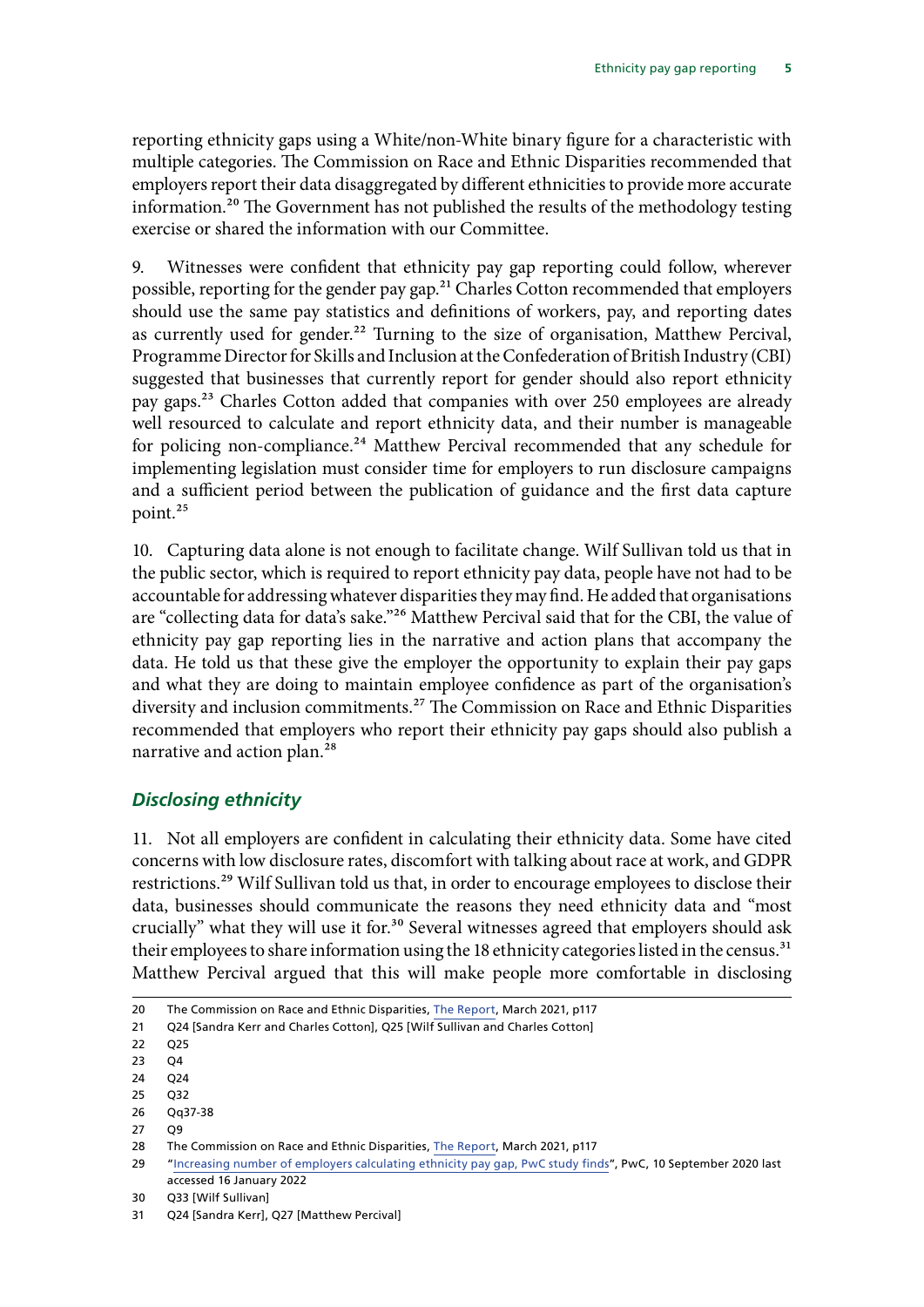<span id="page-7-0"></span>their ethnicity rather than having only the binary options of White or BAME to choose from.32 He recommended that businesses should only report the binary headline figure and use the disaggregated data for granular analysis—where appropriate—as part of their supplementary narrative.<sup>33</sup>

#### *Data protection*

12. Some employers remain cautious about ethnicity pay gap reporting because they are uncertain of their legal position concerning data protection. Matthew Percival explained that there is a legal way to capture and use race and ethnicity data for pay gap reporting. He added that some "cautious lawyers", however, may advise risk-adverse organisations that the safest thing to do is nothing.<sup>34</sup> Hogan Lovells, a global law firm, has published a guide for General Counsels dispelling the "legal myths" that may prevent employers from reporting their ethnicity pay gaps.35 Matthew Percival said he would like to see the Information Commissioner's Office (ICO) issuing similar guidance to employers.<sup>36</sup> Sandra Kerr emphasised the importance of such guidance being "in plain English" so it is clear that data protection is not a barrier to action.<sup>37</sup>

#### *Sample sizes*

13. The Commission on Race and Ethnic Disparities has claimed that the unreliability of sample sizes is a significant barrier to reporting useful data.<sup>38</sup> It argued that a large company employing some 250 people would have approximately the same number of male and female employees when recording gender pay data. However, the same company would be comparing ethnicity data on average between 225 White and 25 ethnic minority employees.<sup>39</sup> Charles Cotton acknowledged that, unlike gender, ethnicity is distributed unevenly across the UK, meaning some businesses will be using higher sample sizes and some smaller.<sup>40</sup> Matthew Percival told us that pay gap reporting should not be viewed as simply an exercise to report information and produce "league tables" of good and bad employers. He suggested that if employers use data reporting to remain accountable for their commitments towards an inclusive workplace, "lower sample sizes do not negate and render the exercise futile."<sup>41</sup> He added that the data will still reveal any trends in ethnic disparities and indicate areas where an organisation should challenge itself to do better.<sup>42</sup>

32 Q27

36 Q26

- 39 Ibid
- 40 Q27
- 41 Q27
- 42 Q35

<sup>33</sup> ibid

<sup>34</sup> Q26

<sup>35</sup> "[Hogan Lovells collaborates on Guide to Ethnicity Pay Gap reporting](https://www.hoganlovells.com/en/news/hogan-lovells-collaborates-on-guide-to-ethnicity-pay-gap-reporting)", Hogan Lovells, 14 April 2021 last accessed 17 January 2022

<sup>37</sup> Q26

<sup>38</sup> The Commission on Race and Ethnic Disparities, [The Report,](https://assets.publishing.service.gov.uk/government/uploads/system/uploads/attachment_data/file/974507/20210331_-_CRED_Report_-_FINAL_-_Web_Accessible.pdf) March 2021, p116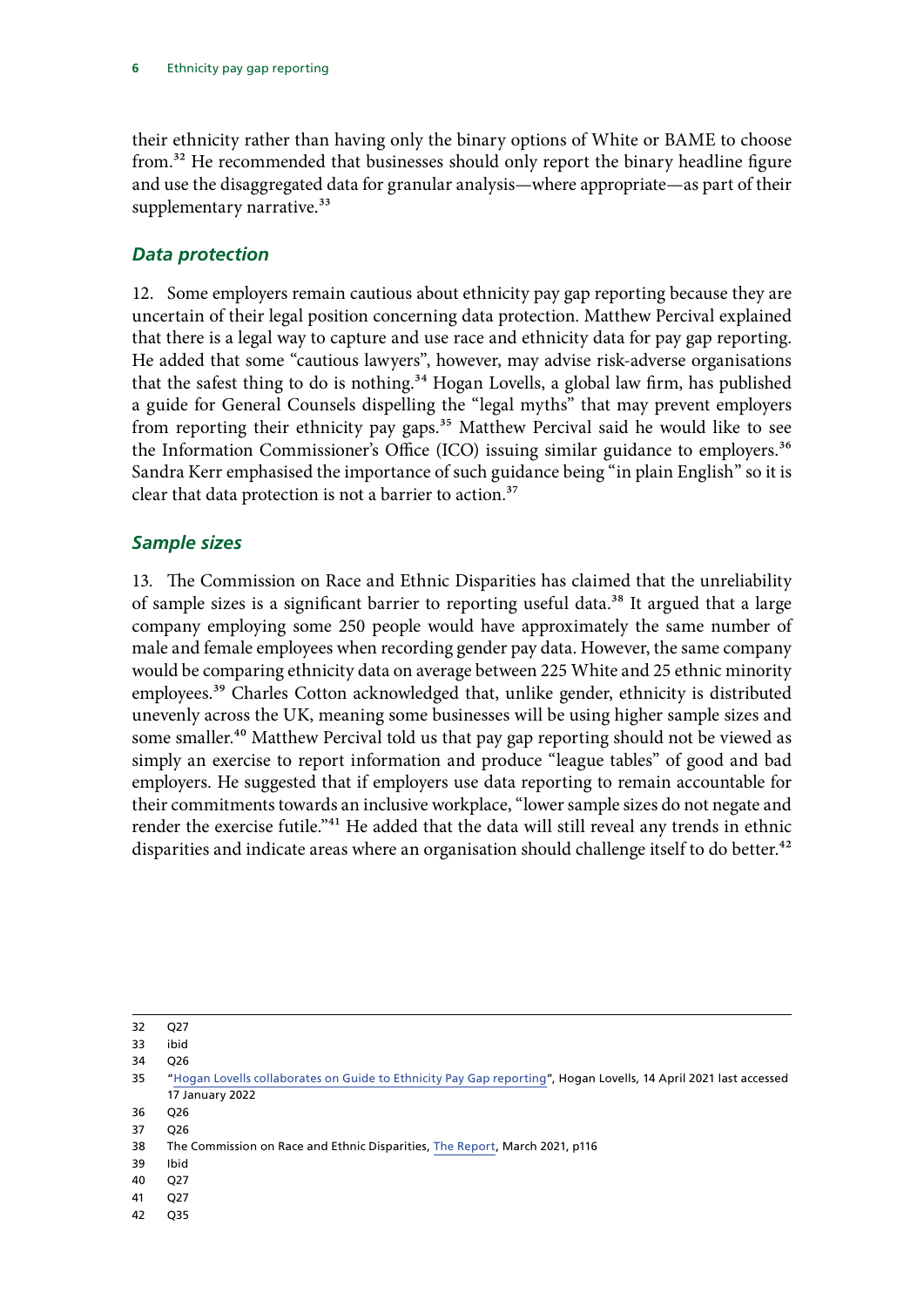#### <span id="page-8-0"></span>*Enforcement*

14. Finally, we heard that robust enforcement processes must be in place.<sup>43</sup> Witnesses agreed that although deferring the publication date for gender pay gap reporting during Covid-19 was necessary, the Government should not have suspended enforcement.<sup>44</sup> Sandra Kerr told us that 50% of employers chose not to report, and still delayed reporting by the postponed date, even though they had the data.<sup>45</sup> Wilf Sullivan added that this sent the wrong message to employers.<sup>46</sup> At present it is unclear if enforcement powers for ethnicity pay gap reporting will sit with BEIS or the Equality and Human Rights Commission. Charles Cotton said that it probably makes sense to have one body responsible for enforcing gender and ethnicity pay gap compliance, and that that body will need adequate resources.<sup>47</sup>

<span id="page-8-1"></span>15. **The Government has acknowledged that ethnicity pay gap reporting should be mandatory. Businesses are ready for Ministers to follow through on this commitment and bring forward legislation. We recognise that capturing and reporting ethnicity pay gap data is a more complex exercise than for gender, especially given disproportionate sample sizes of ethnicity across the UK. Solutions are available as long as employers are willing, and the purpose of the exercise is clear. Ethnicity pay gap reporting is not about producing a league table or punishing organisations who, due to geographic location, may not have access to the same talent pool. A pay gap is an indicator for employers to identify, understand and address trends in ethnic disparities across their own workforce.**

<span id="page-8-2"></span>16. *The Government should introduce mandatory ethnicity pay gap reporting by April 2023 for all organisations that currently report for gender. Legislation should include the requirement for employers to publish a supporting narrative and action plan. The Government should produce guidance, with clear explanations on:*

- <span id="page-8-3"></span>a) *data protection to reassure employers how they can legally capture, retain and report ethnicity pay gap data;*
- <span id="page-8-4"></span>b) *methods for capturing, analysing and reporting ethnicity pay data; and*
- c) *the body responsible for enforcement and what powers that body will have.*

- 45 Q22
- 46 Q23
- 47 Q29

<sup>43</sup> Q28 [Wilf Sullivan]

<sup>44</sup> Q22 [Sandra Kerr and Matthew Percival], Q23 [Wilf Sullivan]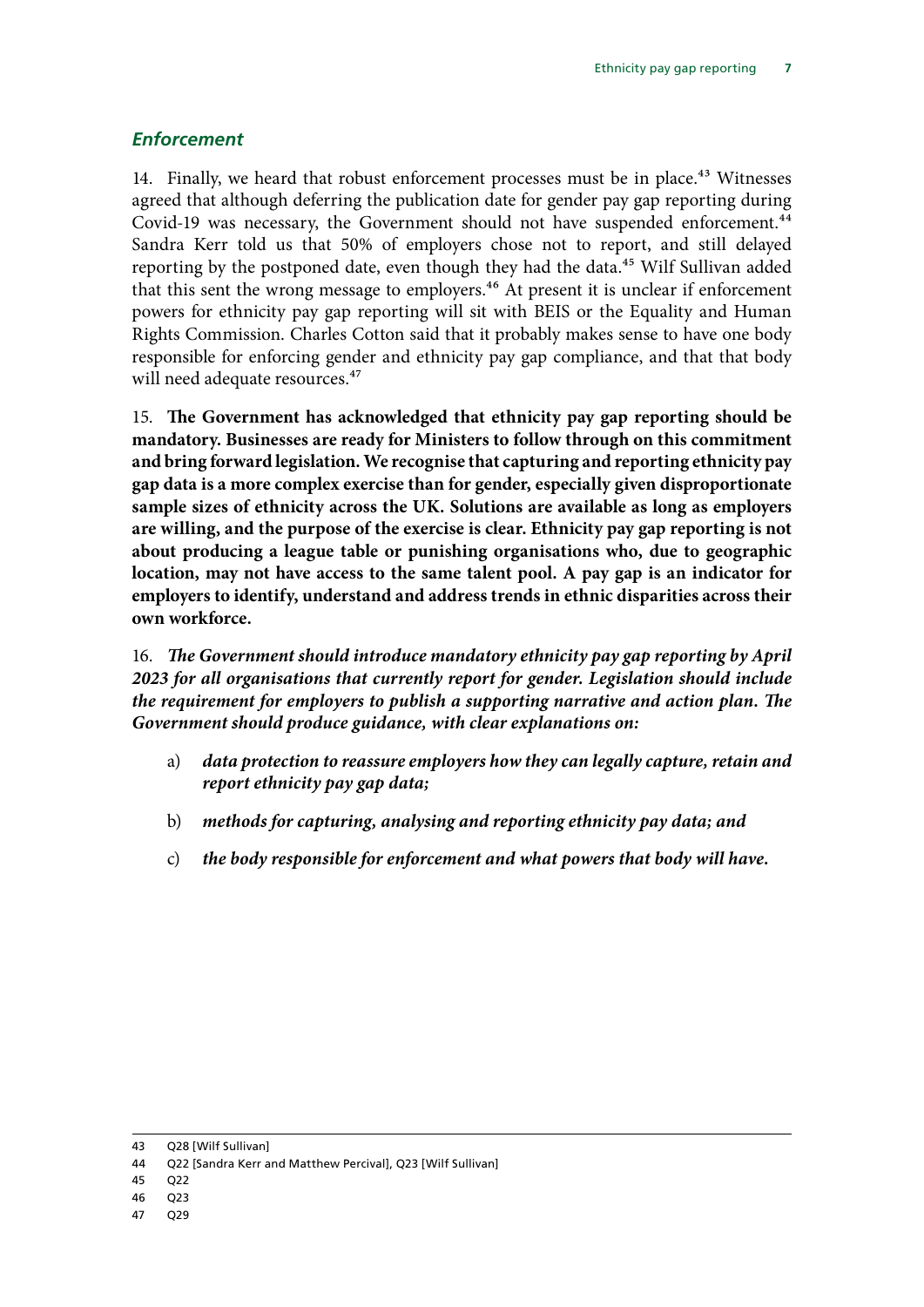# <span id="page-9-0"></span>Conclusions and recommendations

#### Ethnicity pay gap reporting

- 1. [The Government has acknowledged that ethnicity pay gap reporting should be](#page-8-1) [mandatory. Businesses are ready for Ministers to follow through on this commitment](#page-8-1) [and bring forward legislation. We recognise that capturing and reporting](#page-8-1) [ethnicity pay gap data is a more complex exercise than for gender, especially given](#page-8-1) [disproportionate sample sizes of ethnicity across the UK. Solutions are available as](#page-8-1) [long as employers are willing, and the purpose of the exercise is clear. Ethnicity pay](#page-8-1) [gap reporting is not about producing a league table or punishing organisations who,](#page-8-1) [due to geographic location, may not have access to the same talent pool. A pay gap](#page-8-1) [is an indicator for employers to identify, understand and address trends in ethnic](#page-8-1) [disparities across their own workforce.](#page-8-1) (Paragraph 15)
- 2. *[The Government should introduce mandatory ethnicity pay gap reporting by April](#page-8-2) [2023 for all organisations that currently report for gender. Legislation should include](#page-8-2) [the requirement for employers to publish a supporting narrative and action plan. The](#page-8-2) [Government should produce guidance, with clear explanations on:](#page-8-2)*
	- (a) *[data protection to reassure employers how they can legally capture, retain and](#page-8-3) [report ethnicity pay gap data;](#page-8-3)*
	- (b) *[methods for capturing, analysing and reporting ethnicity pay data; and](#page-8-4)*
	- (c) *the body responsible for enforcement and what powers that body will have.*  (Paragraph 16)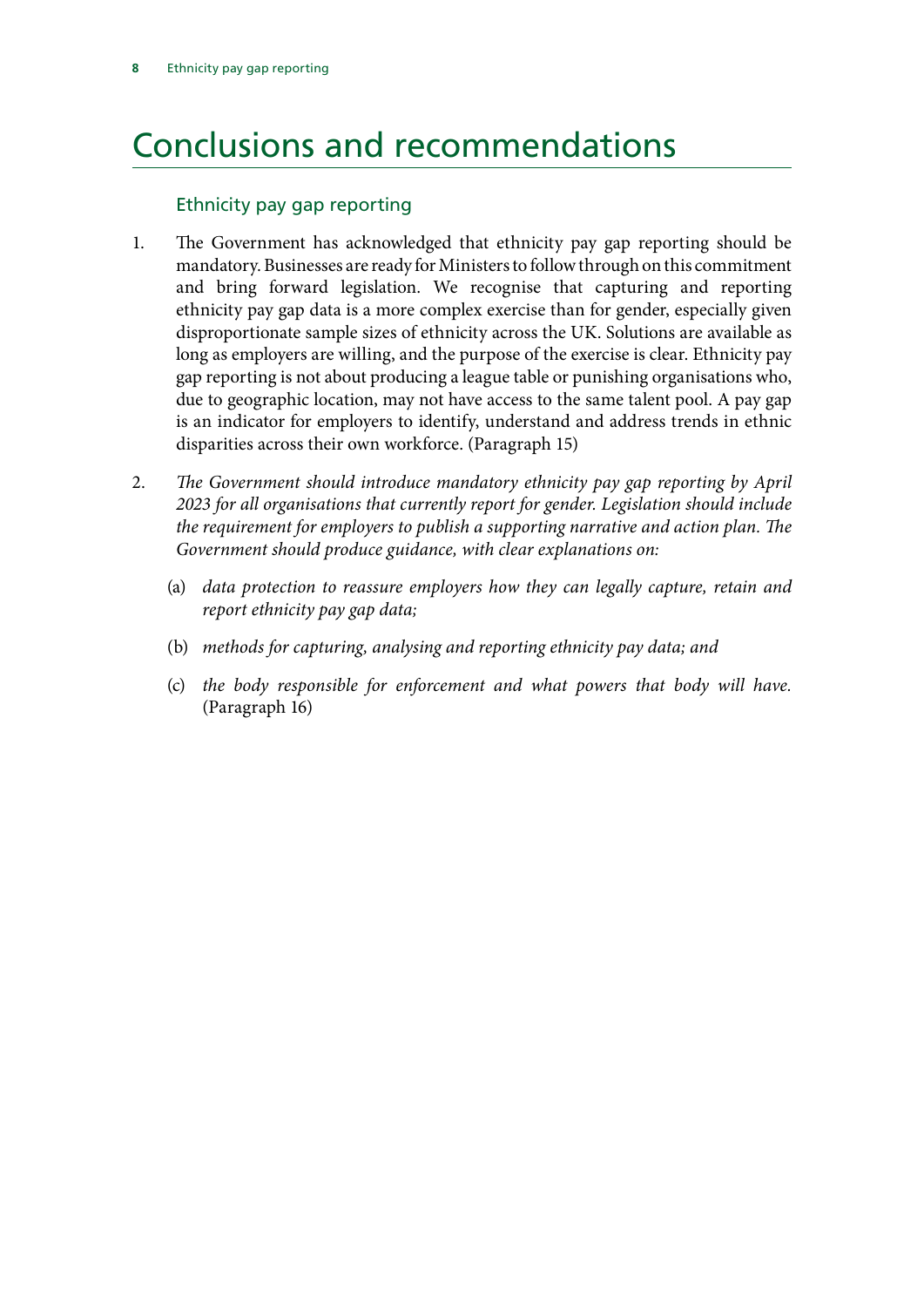## <span id="page-10-0"></span>Formal minutes

#### **Wednesday 2 February 2022**

Members present:

Caroline Nokes, in the Chair

Theo Clarke

Elliot Colburn

Philip Davies

Kim Johnson

Kate Osborne

Bell Ribeiro-Addy

Draft Report (*Ethnicity Pay Gap Reporting*), proposed by the Chair, brought up and read.

*Ordered*, That the draft Report be read a second time, paragraph by paragraph.

Paragraphs 1 to 16 read and agreed to.

Question put, That the Report be the Fourth Report of the Committee to the House.

The Committee divided.

| Ayes              | <b>Noes</b>   |
|-------------------|---------------|
| Theo Clarke       | Philip Davies |
| Elliot Colburn    |               |
| Kim Johnson       |               |
| Kate Osborne      |               |
| Bell Ribeiro-Addy |               |

Question accordingly agreed to.

*Ordered*, That the Chair make the Report to the House.

*Ordered*, That embargoed copies of the Report be made available (Standing Order No. 134).

[Adjourned till Wednesday 9 February 2022 at 2.00pm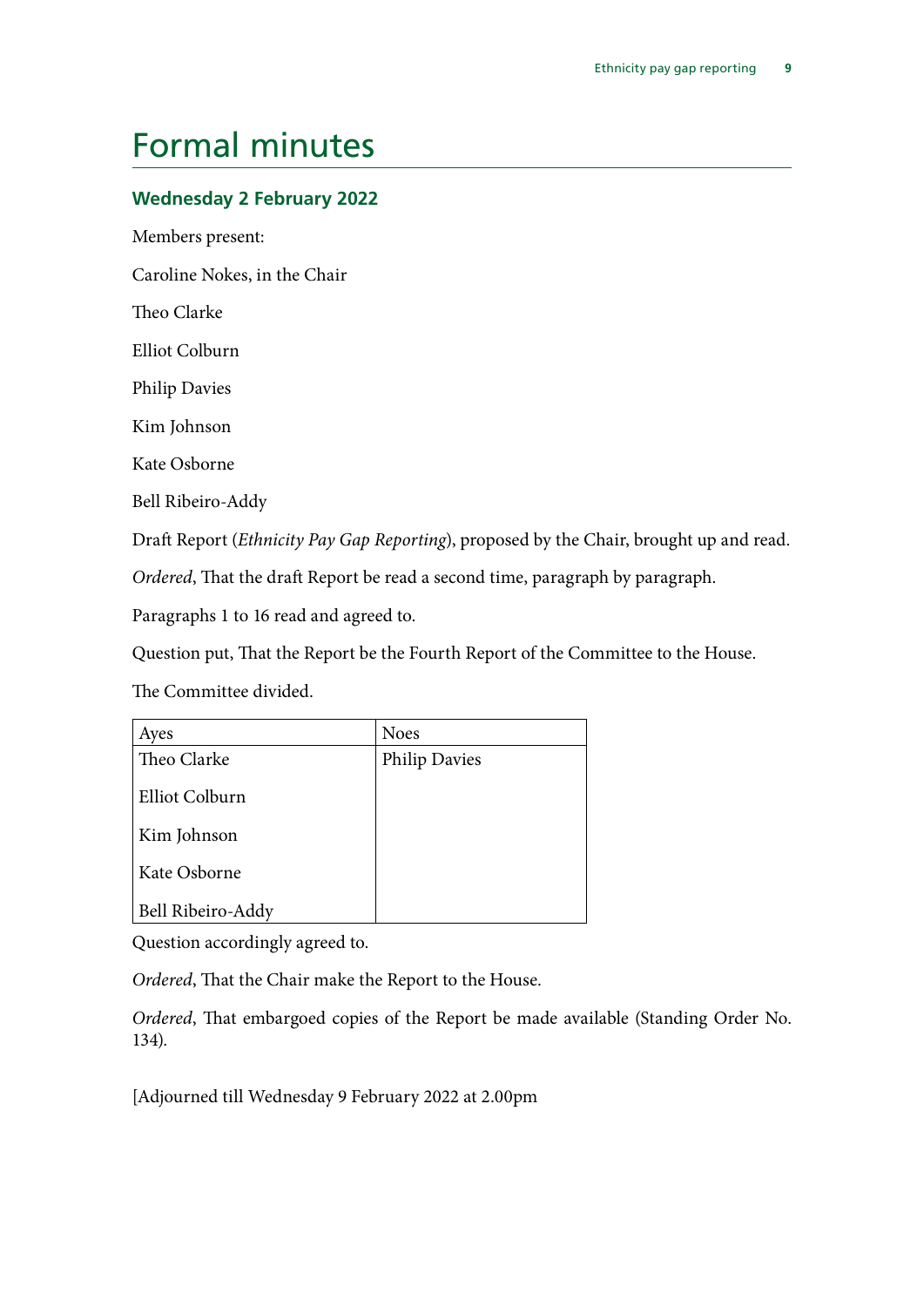### <span id="page-11-0"></span>**Witnesses**

The following witnesses gave evidence. Transcripts can be viewed on the [inquiry publications](https://committees.parliament.uk/work/1726/default/publications/oral-evidence/) [page](https://committees.parliament.uk/work/1726/default/publications/oral-evidence/) of the Committee's website.

#### **Wednesday 12 January 2022**

**Sandra Kerr CBE**, Race Director, Business in the Community; **Matthew Percival**, Programme Director - Skills and Inclusion, Confederation of British Industry (CBI); **Charles Cotton**, Senior Performance and Reward Adviser, Chartered Institute of Personnel and Development; **Wilf Sullivan**, Equality Officer, Trades Union Congress (TUC) [Q1–4](https://committees.parliament.uk/oralevidence/3250/html/)0